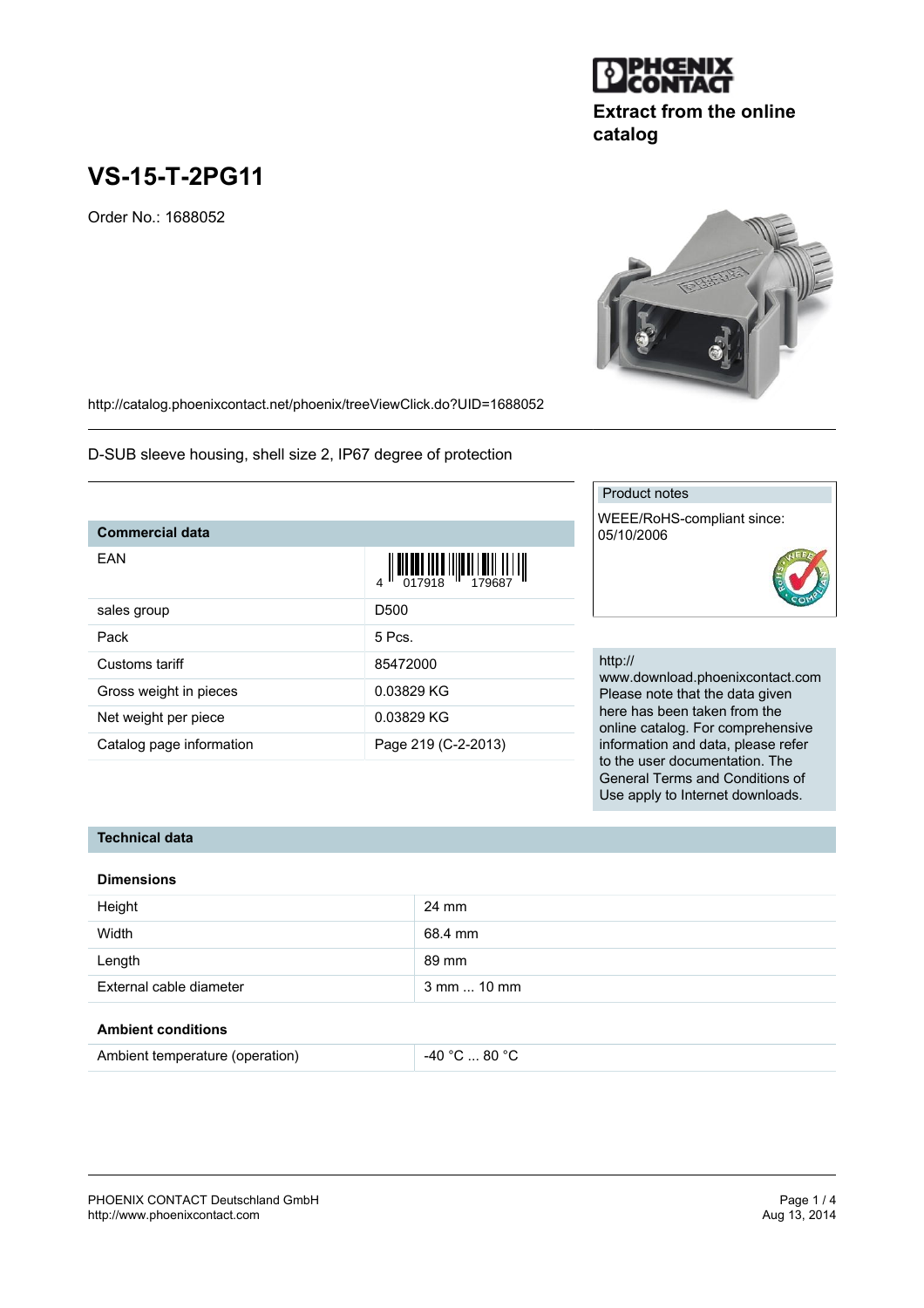#### **General**

| Type                                    | <b>D-SUB 15</b> |
|-----------------------------------------|-----------------|
| Color                                   | gray            |
| No. of cable outlets                    | 2               |
| Cable exit                              | Angled          |
| Type of the screw connection            | Pg11            |
| Housing material                        | <b>PA</b>       |
| Inflammability class according to UL 94 | V0              |

# **Certificates / Approvals**

**Certification** 

Certifications applied for:

Certification Ex:

| <b>Accessories</b>                     |                          |                                                                                                                                                                                          |
|----------------------------------------|--------------------------|------------------------------------------------------------------------------------------------------------------------------------------------------------------------------------------|
| Item                                   | Designation              | Description                                                                                                                                                                              |
| <b>Assembly</b>                        |                          |                                                                                                                                                                                          |
| 1688117                                | VS-PG11 (3-7)            | D-SUB cap nut with line seal, for conductor diameter of 3 mm  7<br>mm, for sleeve housing VS-15-                                                                                         |
| 1688104                                | VS-PG11 (5-10)           | D-SUB cap nut with line seal, for conductor diameter of 5 mm<br>10 mm, for sleeve housing VS-15-                                                                                         |
| <b>Connector/Adapter</b>               |                          |                                                                                                                                                                                          |
| 1600027                                | CP-HCC 4                 | Coding profile, Number of positions: 1, Color: red                                                                                                                                       |
| General                                |                          |                                                                                                                                                                                          |
| 1688065                                | <b>VS-15-TI-2FMV</b>     | D-SUB EMC inner sleeve, shell size 2, shielded, for sleeve<br>housing VS-15-                                                                                                             |
| <b>Marking</b>                         |                          |                                                                                                                                                                                          |
| 2809128                                | <b>ZBN 18:UNBEDRUCKT</b> | Zack marker strip, Strip, white, unlabeled, can be labeled with:<br>Plotter, Mounting type: Snap into tall marker groove, for terminal<br>block width: 18 mm, Lettering field: 18 x 5 mm |
| <b>Protection and sealing elements</b> |                          |                                                                                                                                                                                          |
| 1670235                                | Q-PROT 9/11              | Closing cap for Pg9/Pg11 to close unoccupied connections                                                                                                                                 |
|                                        |                          |                                                                                                                                                                                          |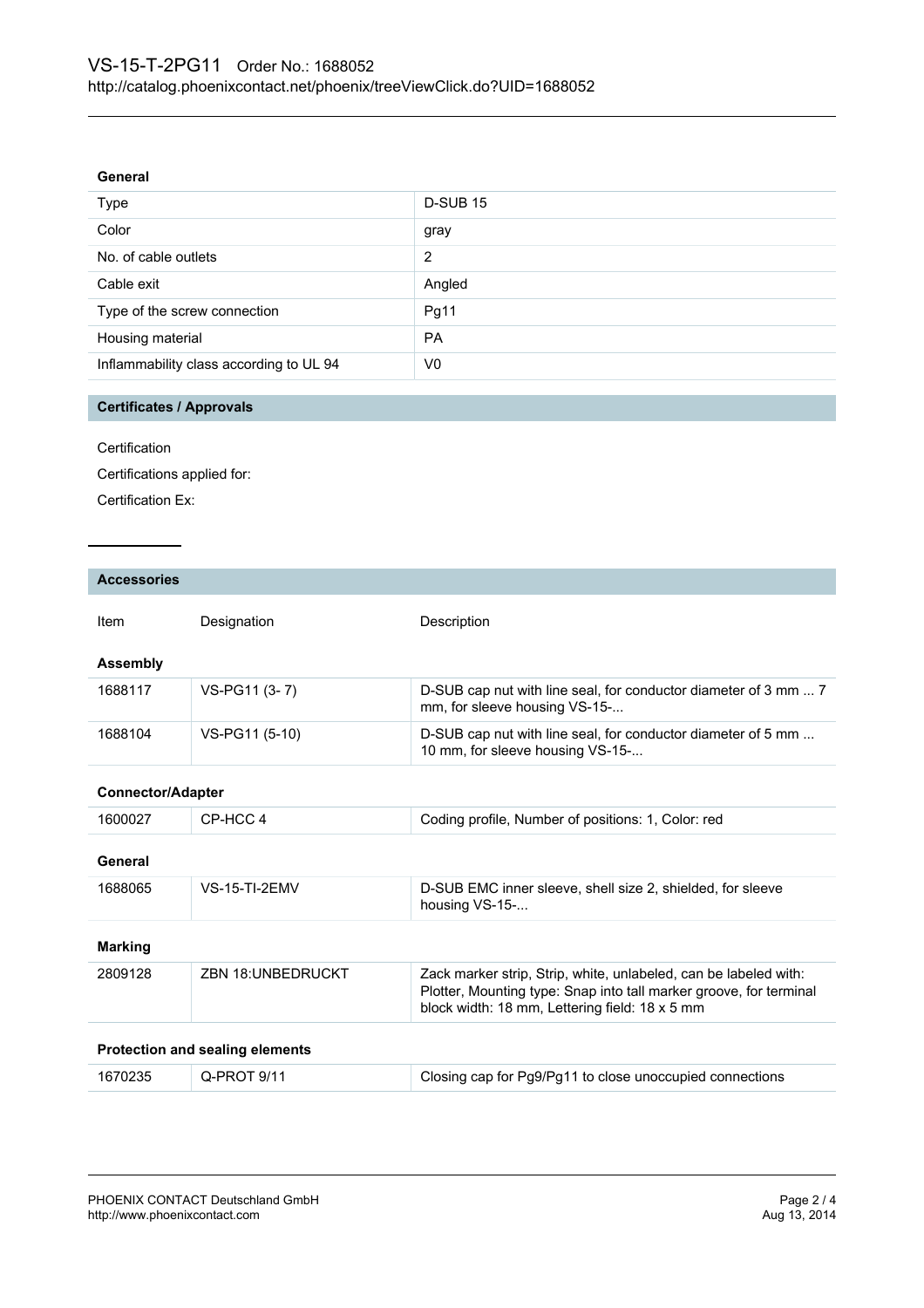# **Drawings**

Dimensioned drawing



D-SUB sleeve housings